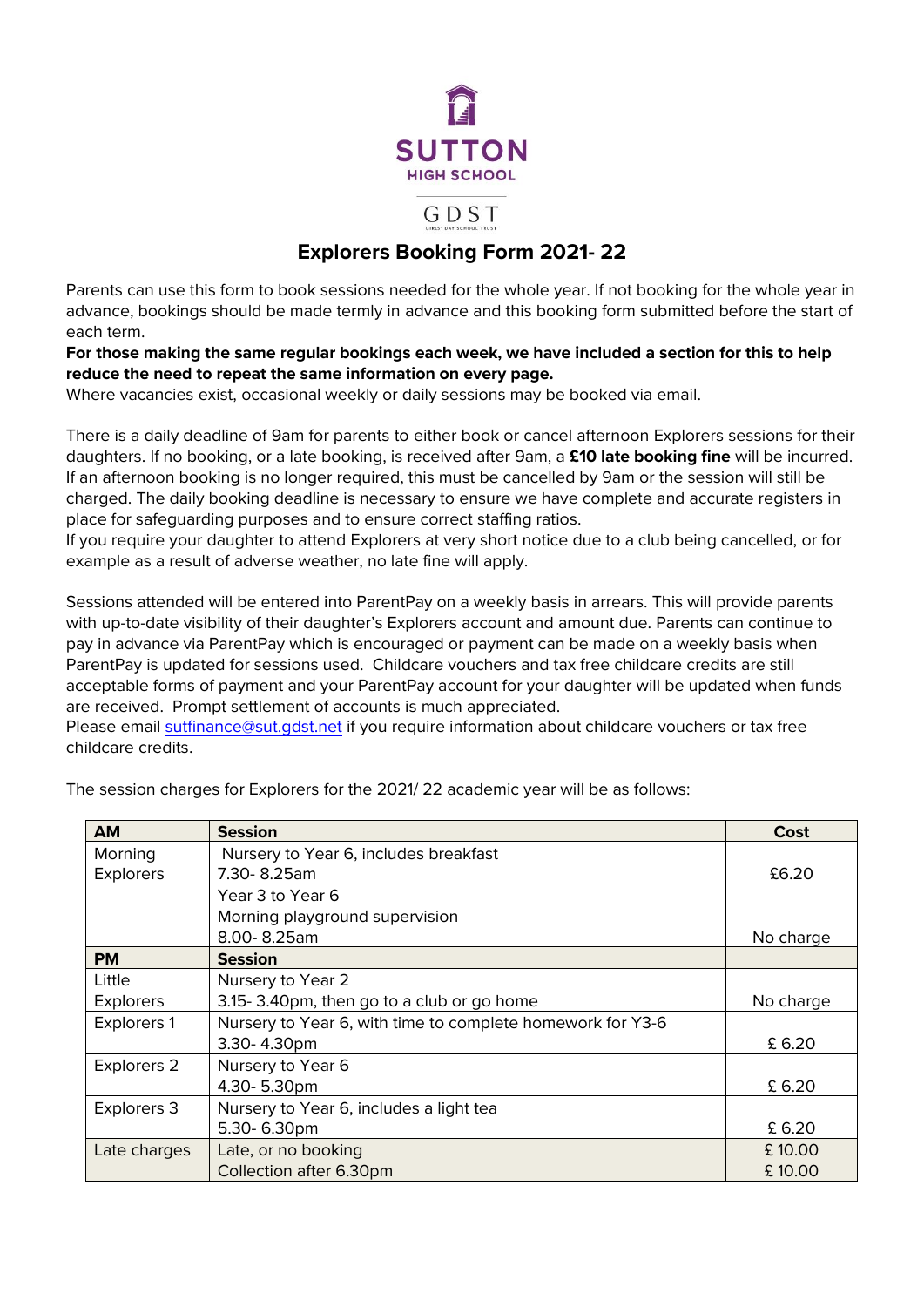KS2 girls attending Morning Explorers will be brought to the Prep School playground at 8:00am and supervised by a member of staff until the beginning of school.

Please note that Explorers closes at **6:30pm.** 

**A late fine of £10.00 will be charged if children are collected after this time.**

When dropping off and picking up, please use the Sports Complex Foyer and park in one of the spaces allocated for Explorers drop off.

It is vital that this is strictly adhered to for the safety of all children.

Please note school finishes at 12.15 on the last day of each term: **Friday 17 December, Friday 1 April and Thursday 14 July.** The Explorers sessions will run from 12:15 until 3:15pm on these dates and **all girls must be collected by 3:15pm.** 

Mrs Nicky Gunn – Explorers Manager Email – **[explorers@sut.gdst.net](mailto:explorers@sut.gdst.net)**

| <b>Name of Pupil</b>                                                                                                                             |  |                  | <b>Class</b>                               |                                            |
|--------------------------------------------------------------------------------------------------------------------------------------------------|--|------------------|--------------------------------------------|--------------------------------------------|
| Please nominate a security password that may be used in<br>an emergency to allow an authorised adult to collect your<br>daughter from Explorers. |  | <b>PASSWORD:</b> |                                            |                                            |
| Please tick whether you will be making regular bookings or<br>if they will vary from week to week                                                |  |                  | My bookings will be<br>the same every week | My bookings will vary<br>from week to week |

# **Regular bookings**

**For those parents wishing to make the same regular bookings each week, you only need to complete the weekly chart here:**

| Day       | <b>Before School</b> | After School (Please state sessions required) |
|-----------|----------------------|-----------------------------------------------|
| Monday    |                      |                                               |
|           |                      |                                               |
| Tuesday   |                      |                                               |
| Wednesday |                      |                                               |
| Thursday  |                      |                                               |
| Friday    |                      |                                               |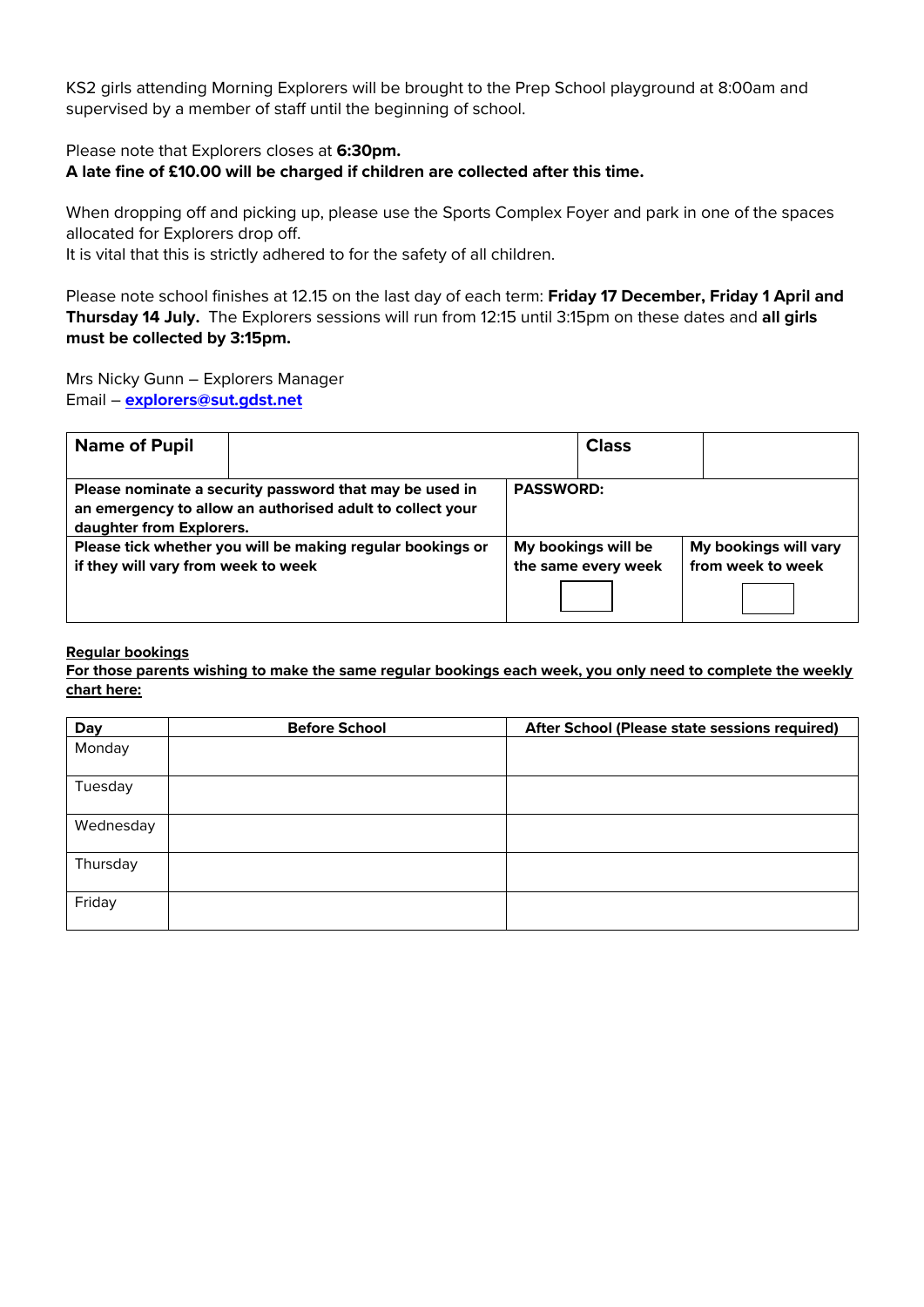#### **Varied bookings: Where bookings vary from week to week, please complete the sections needed below:**

# **AUTUMN TERM**

#### **Week Beginning – Thursday 9 September**

| Day       | <b>Before School</b> | <b>After School (Please state sessions)</b><br>required) | State any clubs attended before<br>or after Explorers |
|-----------|----------------------|----------------------------------------------------------|-------------------------------------------------------|
| Monday    |                      |                                                          |                                                       |
| Tuesdav   |                      |                                                          |                                                       |
| Wednesday |                      |                                                          |                                                       |
| Thursday  |                      |                                                          |                                                       |
| Friday    |                      |                                                          |                                                       |

#### **Week Beginning – Monday 13 September**

| Day       | <b>Before School</b> | <b>After School (Please state sessions</b><br>required) | State any clubs attended before<br>or after Explorers |
|-----------|----------------------|---------------------------------------------------------|-------------------------------------------------------|
| Monday    |                      |                                                         |                                                       |
| Tuesday   |                      |                                                         |                                                       |
| Wednesday |                      |                                                         |                                                       |
| Thursday  |                      |                                                         |                                                       |
| Friday    |                      |                                                         |                                                       |

#### **Week Beginning –Monday 20 September**

| Day       | <b>Before School</b>        | <b>After School (Please state sessions)</b> | State any clubs attended before |
|-----------|-----------------------------|---------------------------------------------|---------------------------------|
|           |                             | required)                                   | or after Explorers              |
| Monday    | <b>Bank Holiday- closed</b> | <b>Bank Holiday-closed</b>                  |                                 |
| Tuesday   |                             |                                             |                                 |
| Wednesday |                             |                                             |                                 |
| Thursday  |                             |                                             |                                 |
| Friday    |                             |                                             |                                 |

# **Week Beginning –Monday 27 September**

| Day       | <b>Before School</b> | <b>After School (Please state sessions)</b> | State any clubs attended before |
|-----------|----------------------|---------------------------------------------|---------------------------------|
|           |                      | required)                                   | or after Explorers              |
| Monday    |                      |                                             |                                 |
| Tuesday   |                      |                                             |                                 |
| Wednesday |                      |                                             |                                 |
| Thursday  |                      |                                             |                                 |
| Friday    |                      |                                             |                                 |

#### **Week Beginning – Monday 4 October**

| Day       | <b>Before School</b> | <b>After School (Please state sessions)</b><br>required) | State any clubs attended before<br>or after Explorers |
|-----------|----------------------|----------------------------------------------------------|-------------------------------------------------------|
| Monday    |                      |                                                          |                                                       |
| Tuesday   |                      |                                                          |                                                       |
| Wednesday |                      |                                                          |                                                       |
| Thursday  |                      |                                                          |                                                       |
| Friday    |                      |                                                          |                                                       |

# **Week Beginning – Monday 11 October**

| Day       | <b>Before School</b> | <b>After School (Please state sessions</b><br>required) | State any clubs attended before<br>or after Explorers |
|-----------|----------------------|---------------------------------------------------------|-------------------------------------------------------|
| Monday    |                      |                                                         |                                                       |
| Tuesday   |                      |                                                         |                                                       |
| Wednesday |                      |                                                         |                                                       |
| Thursday  |                      |                                                         |                                                       |
| Friday    |                      |                                                         |                                                       |

#### **Week Beginning – Monday 18 October**

| Day       | <b>Before School</b> | <b>After School (Please state sessions</b><br>required) | State any clubs attended before<br>or after Explorers |
|-----------|----------------------|---------------------------------------------------------|-------------------------------------------------------|
| Monday    |                      |                                                         |                                                       |
| Tuesday   |                      |                                                         |                                                       |
| Wednesday |                      |                                                         |                                                       |
| Thursday  |                      |                                                         |                                                       |
| Friday    |                      |                                                         |                                                       |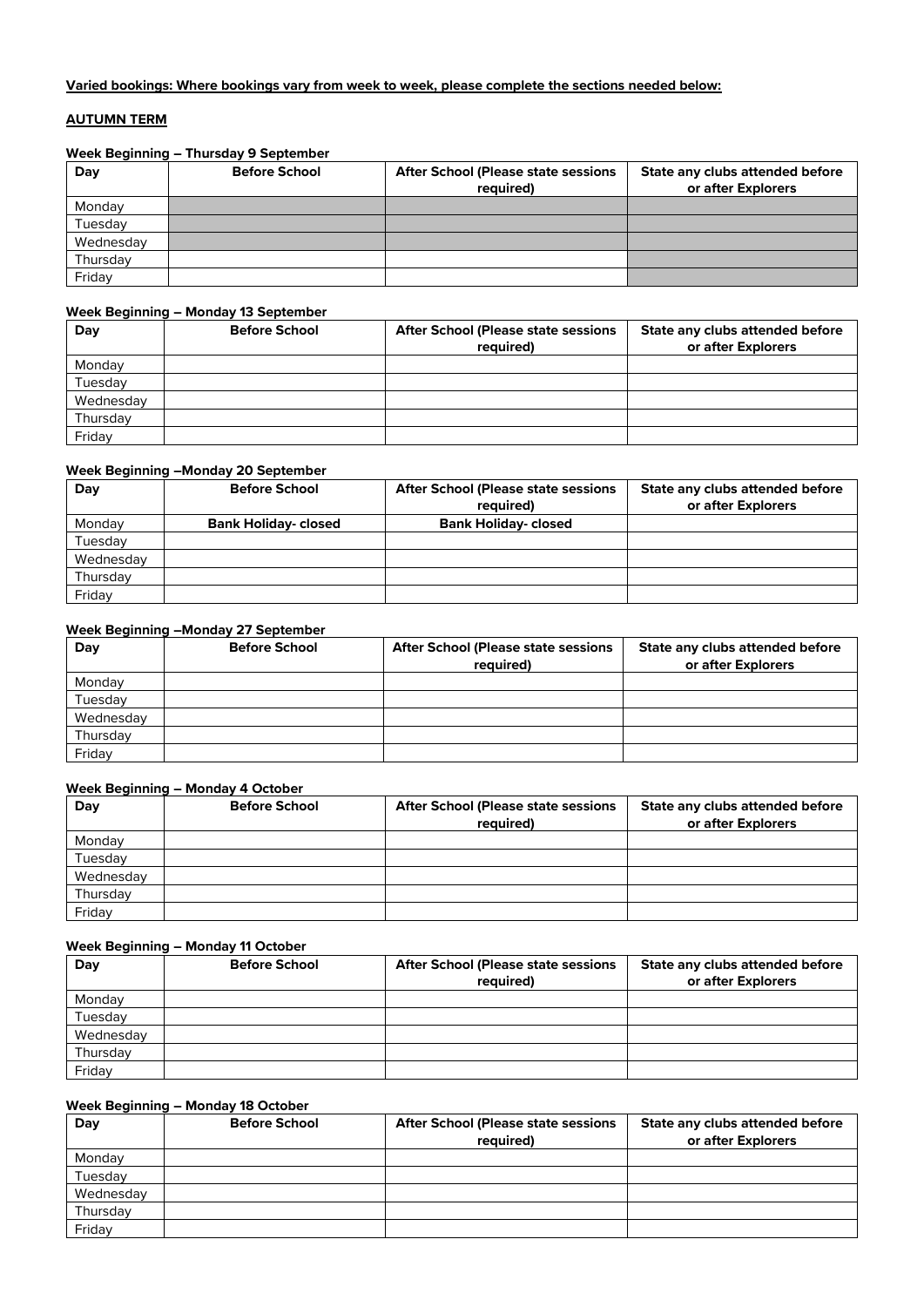# **CLOSED FOR HALF TERM – Monday 25 October to Friday 5 November**

#### **Week Beginning – Monday 8 November**

| Day       | <b>Before School</b> | <b>After School (Please state sessions)</b> | State any clubs attended before |
|-----------|----------------------|---------------------------------------------|---------------------------------|
|           |                      | required)                                   | or after Explorers              |
| Monday    |                      | Staff INSET day - no girls in school        |                                 |
| Tuesday   |                      |                                             |                                 |
| Wednesday |                      |                                             |                                 |
| Thursday  |                      |                                             |                                 |
| Friday    |                      |                                             |                                 |

#### **Week Beginning – Monday 15 November**

| Day       | <b>Before School</b> | <b>After School (Please state sessions</b><br>required) | State any clubs attended before<br>or after Explorers |
|-----------|----------------------|---------------------------------------------------------|-------------------------------------------------------|
| Monday    |                      |                                                         |                                                       |
| Tuesday   |                      |                                                         |                                                       |
| Wednesday |                      |                                                         |                                                       |
| Thursday  |                      |                                                         |                                                       |
| Friday    |                      |                                                         |                                                       |

#### **Week Beginning- Monday 22 November**

| Day       | <b>Before School</b>     | <b>After School (Please state sessions)</b><br>required) | State any clubs attended before<br>or after Explorers |
|-----------|--------------------------|----------------------------------------------------------|-------------------------------------------------------|
| Monday    |                          |                                                          |                                                       |
| Tuesday   |                          |                                                          |                                                       |
| Wednesday |                          |                                                          |                                                       |
| Thursday  |                          |                                                          |                                                       |
| Friday    | <b>Inset day- Closed</b> | <b>Inset day- Closed</b>                                 |                                                       |

# **Week Beginning- Monday 29 November**

| Day       | <b>Before School</b> | <b>After School (Please state sessions</b> | State any clubs attended before |
|-----------|----------------------|--------------------------------------------|---------------------------------|
|           |                      | required)                                  | or after Explorers              |
| Monday    |                      |                                            |                                 |
| Tuesday   |                      |                                            |                                 |
| Wednesday |                      |                                            |                                 |
| Thursday  |                      |                                            |                                 |
| Friday    |                      |                                            |                                 |

# **Week Beginning- Monday 6 December**

| Day       | <b>Before School</b> | <b>After School (Please state sessions</b><br>required) | State any clubs attended before<br>or after Explorers |
|-----------|----------------------|---------------------------------------------------------|-------------------------------------------------------|
| Monday    |                      |                                                         |                                                       |
| Tuesday   |                      |                                                         |                                                       |
| Wednesday |                      |                                                         |                                                       |
| Thursday  |                      |                                                         |                                                       |
| Fridav    |                      |                                                         |                                                       |

# **Week Beginning- Monday 13 December**

| Day       | <b>Before School</b> | <b>After School (Please state sessions)</b> | State any clubs attended before         |
|-----------|----------------------|---------------------------------------------|-----------------------------------------|
|           |                      | required)                                   | or after Explorers                      |
| Monday    |                      |                                             |                                         |
| Tuesday   |                      |                                             |                                         |
| Wednesday |                      |                                             |                                         |
| Thursday  |                      |                                             |                                         |
| Friday    |                      |                                             | <b>School ends at 12.15pm and</b>       |
|           |                      |                                             | <b>Explorers closes at 3.15pm today</b> |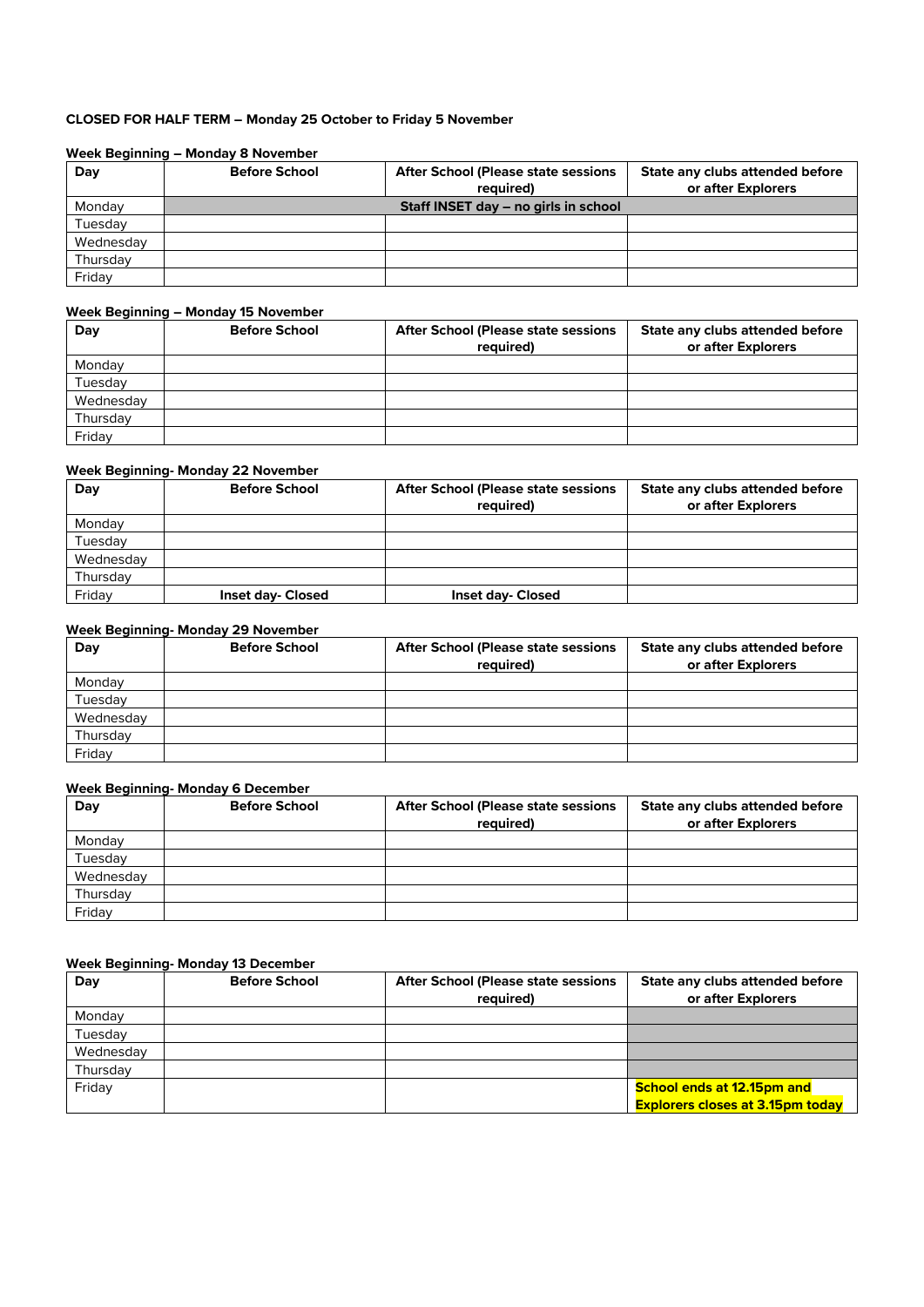#### **SPRING TERM**

# **Week Beginning – Wednesday 5 January**

| Day       | <b>Before School</b> | <b>After School (Please state sessions)</b><br>required) | State any clubs attended before<br>or after Explorers |
|-----------|----------------------|----------------------------------------------------------|-------------------------------------------------------|
| Monday    |                      |                                                          |                                                       |
| Tuesday   |                      |                                                          |                                                       |
| Wednesday |                      |                                                          |                                                       |
| Thursday  |                      |                                                          |                                                       |
| Friday    |                      |                                                          |                                                       |

#### **Week Beginning – Monday 10 January**

| Day       | <b>Before School</b> | <b>After School (Please state sessions)</b><br>required) | State any clubs attended before<br>or after Explorers |
|-----------|----------------------|----------------------------------------------------------|-------------------------------------------------------|
| Monday    |                      |                                                          |                                                       |
| Tuesday   |                      |                                                          |                                                       |
| Wednesday |                      |                                                          |                                                       |
| Thursday  |                      |                                                          |                                                       |
| Friday    |                      |                                                          |                                                       |

### **Week Beginning – Monday 17 January**

| Day       | <b>Before School</b> | <b>After School (Please state sessions)</b><br>required) | State any clubs attended before<br>or after Explorers |
|-----------|----------------------|----------------------------------------------------------|-------------------------------------------------------|
| Monday    |                      |                                                          |                                                       |
| Tuesday   |                      |                                                          |                                                       |
| Wednesday |                      |                                                          |                                                       |
| Thursday  |                      |                                                          |                                                       |
| Friday    |                      |                                                          |                                                       |

#### **Week Beginning – Monday 24 January**

| Day       | <b>Before School</b> | <b>After School (Please state sessions</b><br>required) | State any clubs attended before<br>or after Explorers |
|-----------|----------------------|---------------------------------------------------------|-------------------------------------------------------|
| Monday    |                      |                                                         |                                                       |
| Tuesday   |                      |                                                         |                                                       |
| Wednesday |                      |                                                         |                                                       |
| Thursday  |                      |                                                         |                                                       |
| Friday    |                      |                                                         |                                                       |

# **Week Beginning – Monday 31 January**

| Day       | <b>Before School</b> | <b>After School (Please state sessions)</b><br>required) | State any clubs attended before<br>or after Explorers |
|-----------|----------------------|----------------------------------------------------------|-------------------------------------------------------|
| Monday    |                      |                                                          |                                                       |
| Tuesday   |                      |                                                          |                                                       |
| Wednesday |                      |                                                          |                                                       |
| Thursday  |                      |                                                          |                                                       |
| Friday    |                      |                                                          |                                                       |

# **Week Beginning – Monday 7 February**

| Day       | <b>Before School</b> | <b>After School (Please state sessions)</b><br>required) | State any clubs attended before<br>or after Explorers |
|-----------|----------------------|----------------------------------------------------------|-------------------------------------------------------|
| Mondav    |                      |                                                          |                                                       |
| Tuesday   |                      |                                                          |                                                       |
| Wednesday |                      |                                                          |                                                       |
| Thursday  |                      |                                                          |                                                       |
| Friday    |                      | Staff INSET day – no girls in school                     |                                                       |

# **CLOSED FOR HALF TERM – Monday 14 February to Friday 18 February**

#### **Week Beginning – Monday 21 February**

| Day       | <b>Before School</b> | <b>After School (Please state sessions</b> | State any clubs attended before |
|-----------|----------------------|--------------------------------------------|---------------------------------|
|           |                      | required)                                  | or after Explorers              |
| Monday    |                      |                                            |                                 |
| Tuesday   |                      |                                            |                                 |
| Wednesday |                      |                                            |                                 |
| Thursday  |                      |                                            |                                 |
| Friday    |                      |                                            |                                 |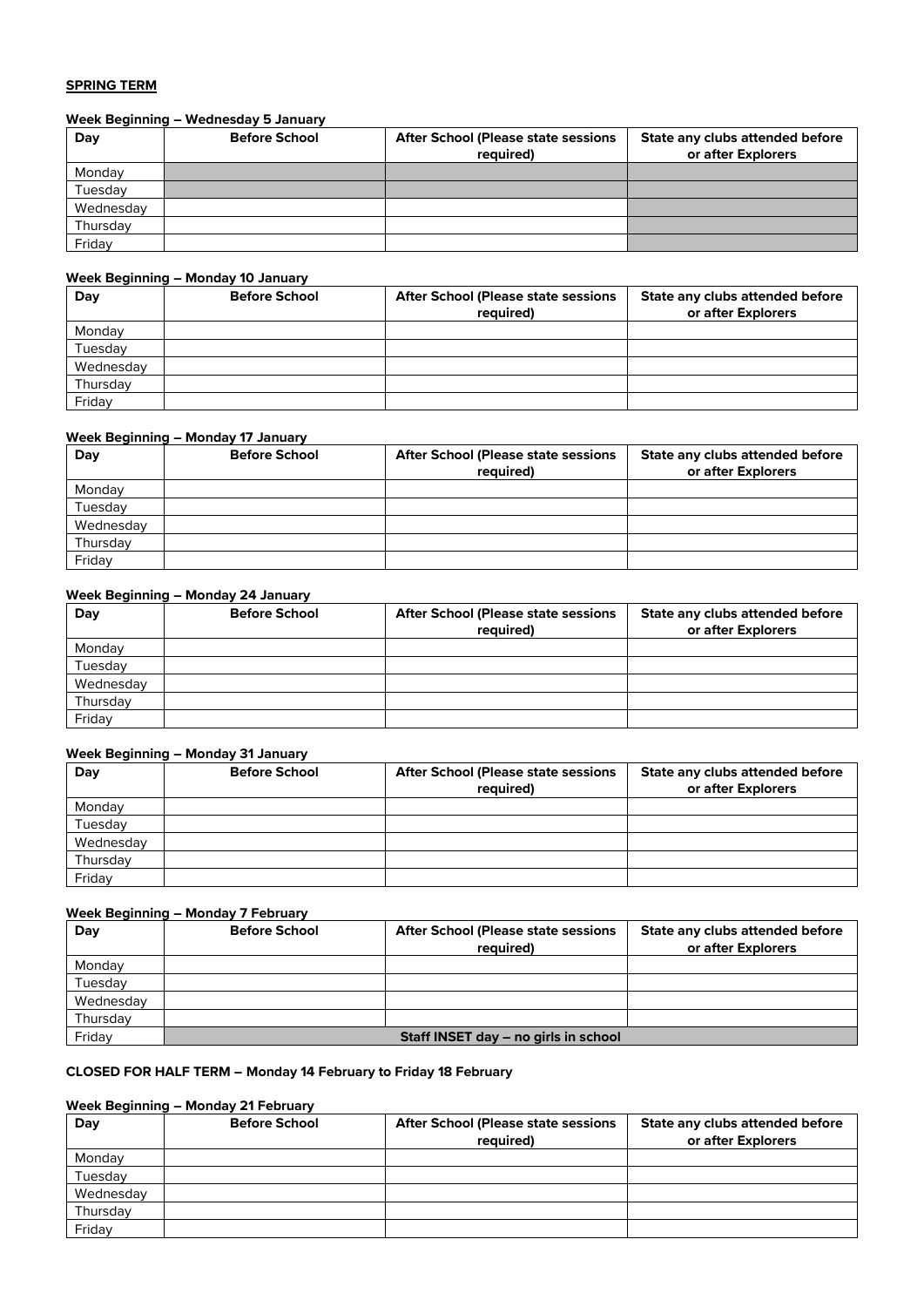# **Week Beginning – Monday 28 February**

| Day       | <b>Before School</b> | <b>After School (Please state sessions)</b><br>required) | State any clubs attended before<br>or after Explorers |
|-----------|----------------------|----------------------------------------------------------|-------------------------------------------------------|
| Monday    |                      |                                                          |                                                       |
| Tuesday   |                      |                                                          |                                                       |
| Wednesday |                      |                                                          |                                                       |
| Thursday  |                      |                                                          |                                                       |
| Friday    |                      |                                                          |                                                       |

#### **Week Beginning – Monday 7 March**

| Day       | <b>Before School</b> | <b>After School (Please state sessions</b><br>required) | State any clubs attended before<br>or after Explorers |
|-----------|----------------------|---------------------------------------------------------|-------------------------------------------------------|
| Monday    |                      |                                                         |                                                       |
| Tuesday   |                      |                                                         |                                                       |
| Wednesday |                      |                                                         |                                                       |
| Thursday  |                      |                                                         |                                                       |
| Friday    |                      |                                                         |                                                       |

# **Week Beginning – Monday 14 March**

| Day       | <b>Before School</b> | <b>After School (Please state sessions)</b><br>required) | State any clubs attended before<br>or after Explorers |
|-----------|----------------------|----------------------------------------------------------|-------------------------------------------------------|
| Monday    |                      |                                                          |                                                       |
| Tuesday   |                      |                                                          |                                                       |
| Wednesday |                      |                                                          |                                                       |
| Thursday  |                      |                                                          |                                                       |
| Friday    |                      |                                                          |                                                       |

# **Week Beginning – Monday 21 March**

| Day       | <b>Before School</b> | <b>After School (Please state sessions</b><br>required) | State any clubs attended before<br>or after Explorers |
|-----------|----------------------|---------------------------------------------------------|-------------------------------------------------------|
| Monday    |                      |                                                         |                                                       |
| Tuesday   |                      |                                                         |                                                       |
| Wednesday |                      |                                                         |                                                       |
| Thursday  |                      |                                                         |                                                       |
| Friday    |                      |                                                         |                                                       |

# **Week Beginning – Monday 28 March**

| Day       | <b>Before School</b> | <b>After School (Please state sessions)</b><br>required) | State any clubs attended before<br>or after Explorers |
|-----------|----------------------|----------------------------------------------------------|-------------------------------------------------------|
| Monday    |                      |                                                          |                                                       |
| Tuesdav   |                      |                                                          |                                                       |
| Wednesday |                      |                                                          |                                                       |
| Thursday  |                      |                                                          |                                                       |
| Friday    |                      |                                                          | <b>School ends at 12.15pm and</b>                     |
|           |                      |                                                          | <b>Explorers closes at 3.15pm today</b>               |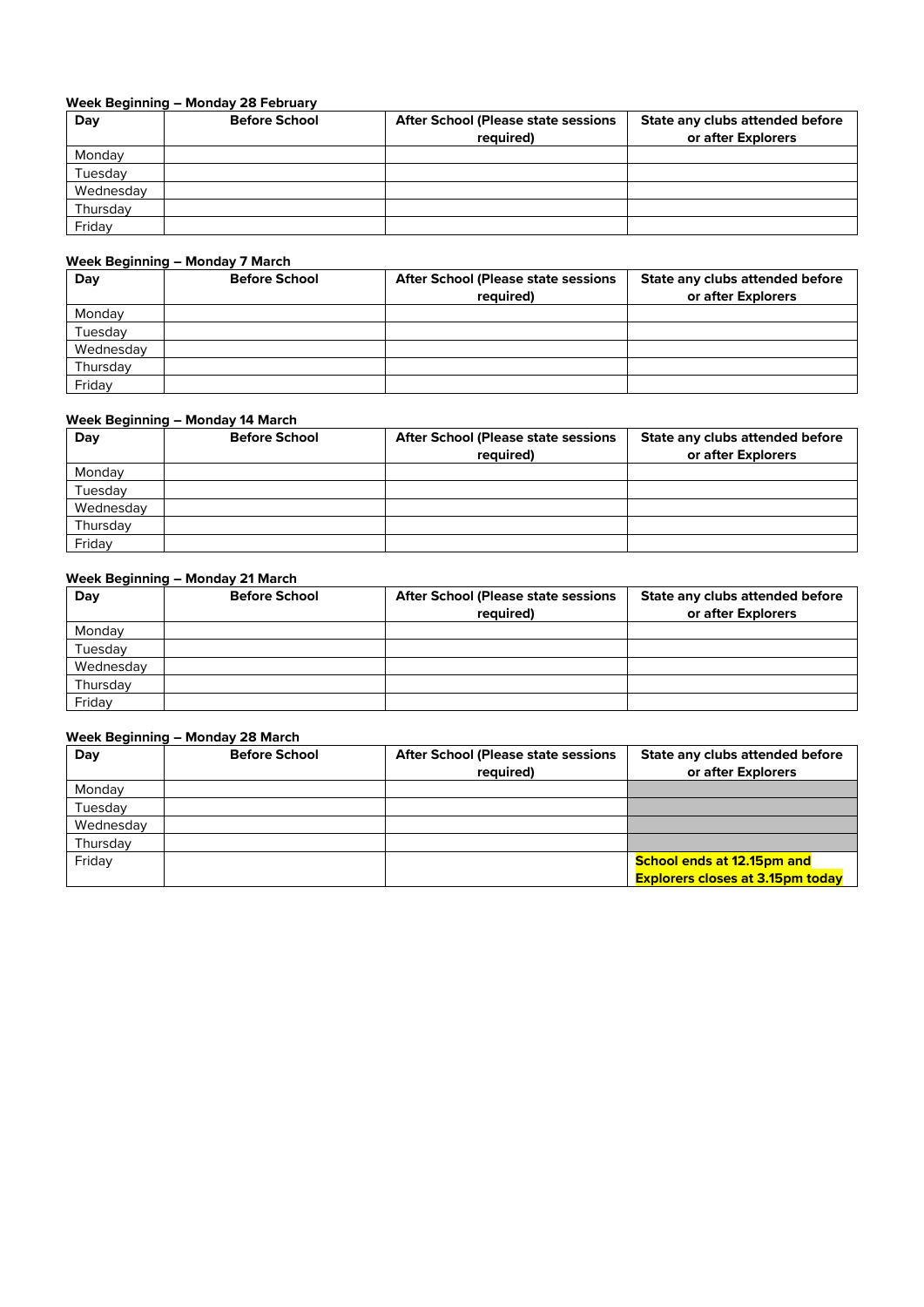#### **SUMMER TERM**

# **Week Beginning – Wednesday 20 April**

| Day       | <b>Before School</b> | <b>After School (Please state sessions)</b><br>required) | State any clubs attended before<br>or after Explorers |
|-----------|----------------------|----------------------------------------------------------|-------------------------------------------------------|
| Monday    |                      |                                                          |                                                       |
| Tuesday   |                      |                                                          |                                                       |
| Wednesday |                      |                                                          |                                                       |
| Thursday  |                      |                                                          |                                                       |
| Friday    |                      |                                                          |                                                       |

# **Week Beginning – Monday 25 April**

| Day       | <b>Before School</b> | <b>After School (Please state sessions)</b><br>required) | State any clubs attended before<br>or after Explorers |
|-----------|----------------------|----------------------------------------------------------|-------------------------------------------------------|
| Monday    |                      |                                                          |                                                       |
| Tuesday   |                      |                                                          |                                                       |
| Wednesday |                      |                                                          |                                                       |
| Thursday  |                      |                                                          |                                                       |
| Friday    |                      |                                                          |                                                       |

#### **Week Beginning – Monday 2 May**

| Day       | <b>Before School</b> | <b>After School (Please state sessions</b><br>required) | State any clubs attended before<br>or after Explorers |
|-----------|----------------------|---------------------------------------------------------|-------------------------------------------------------|
| Monday    |                      | <b>BANK HOLIDAY</b>                                     |                                                       |
| Tuesday   |                      |                                                         |                                                       |
| Wednesday |                      |                                                         |                                                       |
| Thursday  |                      |                                                         |                                                       |
| Friday    |                      |                                                         |                                                       |

#### **Week Beginning – Monday 9 May**

| Day       | <b>Before School</b> | <b>After School (Please state sessions</b><br>required) | State any clubs attended before<br>or after Explorers |
|-----------|----------------------|---------------------------------------------------------|-------------------------------------------------------|
| Monday    |                      |                                                         |                                                       |
| Tuesday   |                      |                                                         |                                                       |
| Wednesday |                      |                                                         |                                                       |
| Thursday  |                      |                                                         |                                                       |
| Friday    |                      |                                                         |                                                       |

# **Week Beginning – Monday 16 May**

| Day       | <b>Before School</b> | <b>After School (Please state sessions)</b><br>required) | State any clubs attended before<br>or after Explorers |
|-----------|----------------------|----------------------------------------------------------|-------------------------------------------------------|
| Monday    |                      |                                                          |                                                       |
| Tuesday   |                      |                                                          |                                                       |
| Wednesday |                      |                                                          |                                                       |
| Thursday  |                      |                                                          |                                                       |
| Friday    |                      |                                                          |                                                       |

# **Week Beginning – Monday 23 May**

| Day       | <b>Before School</b> | <b>After School (Please state sessions)</b><br>required) | State any clubs attended before<br>or after Explorers |
|-----------|----------------------|----------------------------------------------------------|-------------------------------------------------------|
| Monday    |                      |                                                          |                                                       |
| Tuesday   |                      |                                                          |                                                       |
| Wednesday |                      |                                                          |                                                       |
| Thursday  |                      |                                                          |                                                       |
| Friday    |                      |                                                          |                                                       |

# **CLOSED FOR HALF TERM – Monday 30 May to Friday 3 June**

#### **Week Beginning – Monday 6 June**

| Day       | <b>Before School</b> | <b>After School (Please state sessions)</b> | State any clubs attended before |
|-----------|----------------------|---------------------------------------------|---------------------------------|
|           |                      | required)                                   | or after Explorers              |
| Monday    |                      | Staff INSET day – no girls in school        |                                 |
| Tuesday   |                      |                                             |                                 |
| Wednesday |                      |                                             |                                 |
| Thursday  |                      |                                             |                                 |
| Friday    |                      |                                             |                                 |